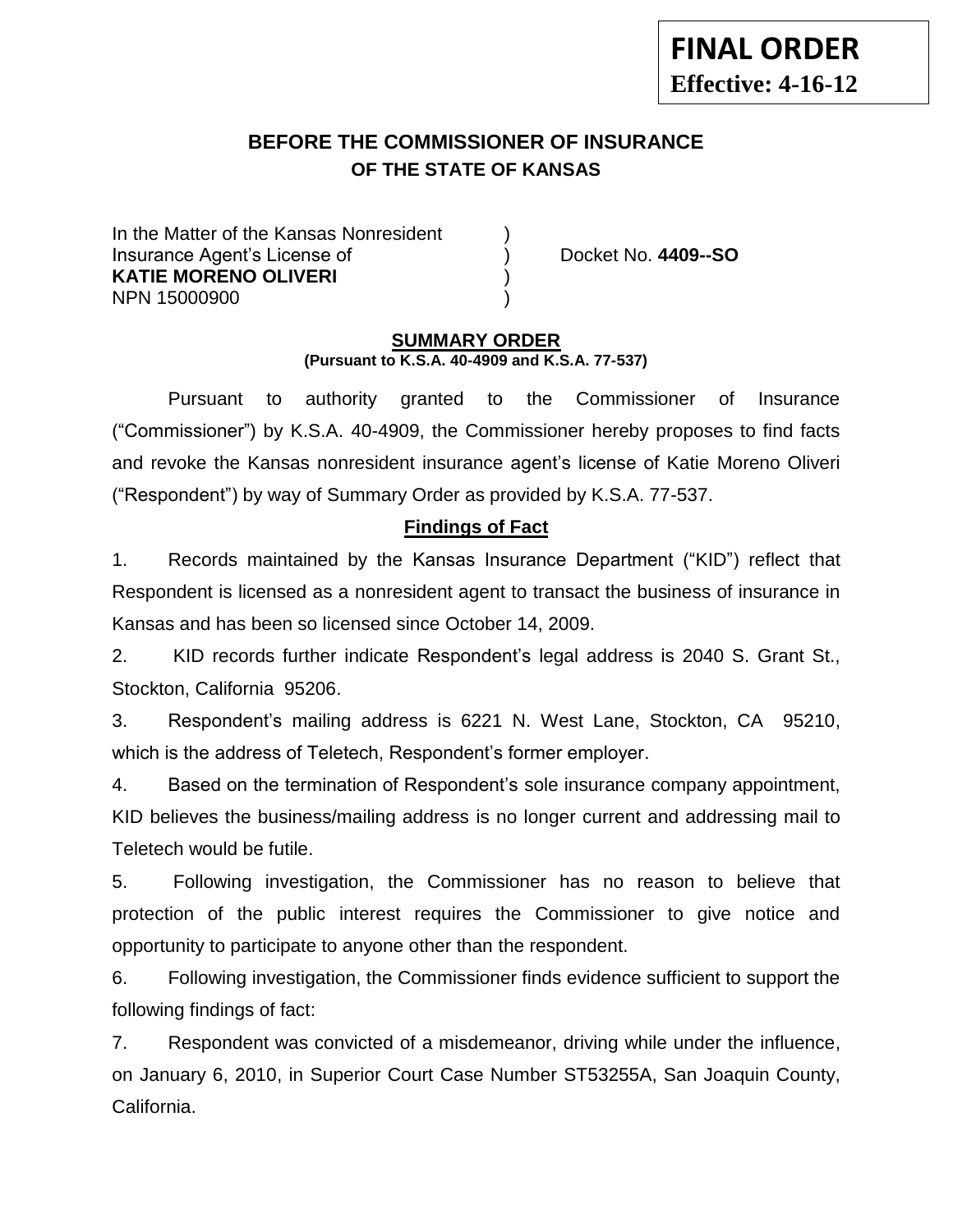8. Respondent failed to report the conviction to the California Department of Insurance and failed to respond to the Department's inquiry regarding a change in Respondent's background information.

9. Because of the conviction, failure to report, and failure to respond, the California Department of Insurance revoked Respondent's license by order dated July 27, 2011, and effective on August 27, 2011.

10. Respondent did not report the conviction or the license revocation to KID within 30 days as required by K.A.R. §40-7-9(a) and (d) and has not reported them to date.

11. By letter of March 5, 2012, addressed to Respondent at her legal address of record, counsel for KID summarized the foregoing facts and invited Respondent to reply in writing if she disputed the facts.

12. To date, the letter has not been returned, and Respondent has not replied; thus, the facts are deemed undisputed.

### **Applicable Law**

13. K.S.A. 2010 Supp. 40-4909(a) provides, in relevant part:

"The commissioner may deny, suspend, revoke or refuse renewal of any license issued under this act if the commissioner finds that the applicant or license holder has: . . .

(2) Violated: (A) Any provision of chapter 40 of the Kansas Statutes Annotated, and amendments thereto, or any rule and regulation promulgated thereunder; . . . .

(6) Been convicted of a misdemeanor or felony. . . .

(9) Had an insurance agent license, or its equivalent, denied, suspended or revoked in any other state, district or territory." K.S.A. 2010 Supp. 40- 4909(a).

14. K.A.R. §40-7-9(a) requires a licensed agent to report to the Commissioner within 30 days any disciplinary action against the agent's license by the insurance regulatory agency of another jurisdiction.

15. K.A.R. §40-7-9(d) requires a licensed agent to report to the Commissioner within 30 days any misdemeanor or felony conviction.

16. Pursuant to K.S.A. 40-4906(a), a person who is not a resident of Kansas is entitled to hold a Kansas nonresident license if that person is licensed and in good standing in the person's home state.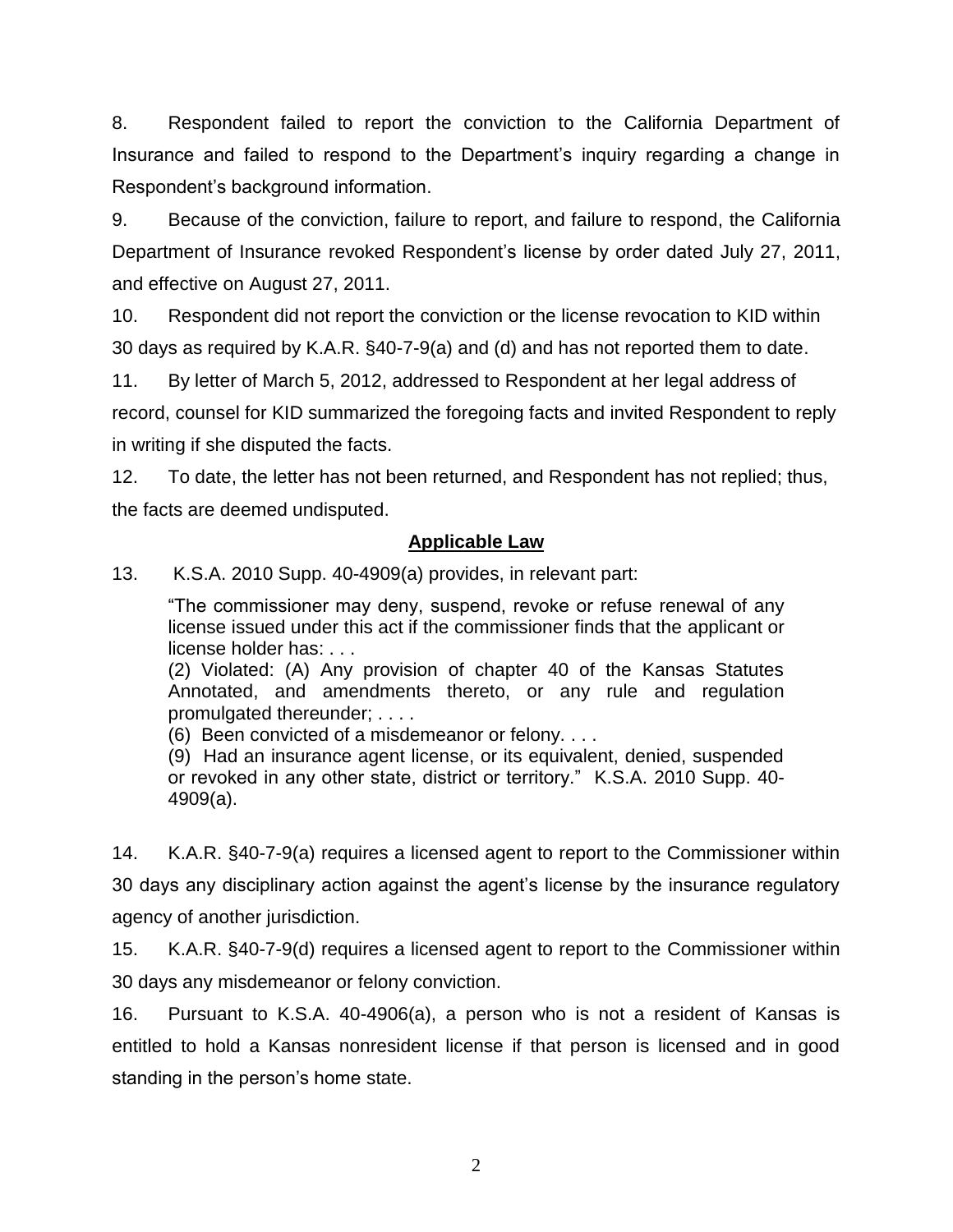17. In addition, the Commissioner may revoke any license issued under the Insurance Agents Licensing Act if the Commissioner finds that the interests of the insurer or the insurable interests of the public are not properly served under such license. K.S.A. 40-4909(b).

#### **Conclusions of Law**

18. The Commissioner has jurisdiction over Respondent as well as the subject matter of this proceeding, and such proceeding is held in the public interest.

19. The Commissioner finds, based on the facts contained in paragraphs 6 through 9, that Respondent's license may be revoked pursuant to K.S.A. 40-4909(a)(2)(A) because Respondent has violated K.A.R. §40-7-9(a) by failing to report a disciplinary action against her insurance agent license by another state.

20. The Commissioner further finds, based on the facts contained in paragraphs 6 through 9, that Respondent's license may be revoked pursuant to K.S.A. 40- 4909(a)(2)(A) because Respondent has also violated K.A.R. §40-7-9(d) by failing to report a misdemeanor conviction.

21. The Commissioner finds that Respondent's license may be revoked pursuant to K.S.A. 40-4909(a)(6) because Respondent has been convicted of a misdemeanor criminal offense.

22. In addition, the Commissioner finds that Respondent's license may be revoked pursuant to K.S.A. 40-4909(a)(9) because Respondent has had an insurance license denied, suspended, or revoked in another state.

23. Based on the foregoing findings, the Commissioner concludes that sufficient grounds exist for the revocation of Respondent's insurance agent's license pursuant to K.S.A. 40-4909(a).

24. The Commissioner further concludes Respondent's license may be revoked pursuant to K.S.A. 40-4909(b) because such license is not properly serving the interests of the insurer and the insurable interests of the public.

25. Beyond grounds for revocation pursuant to K.S.A. 40-4909(a) and (b), the Commissioner finds that Respondent's license must be revoked or cancelled because Respondent is no longer qualified to hold a license based on reciprocity.

3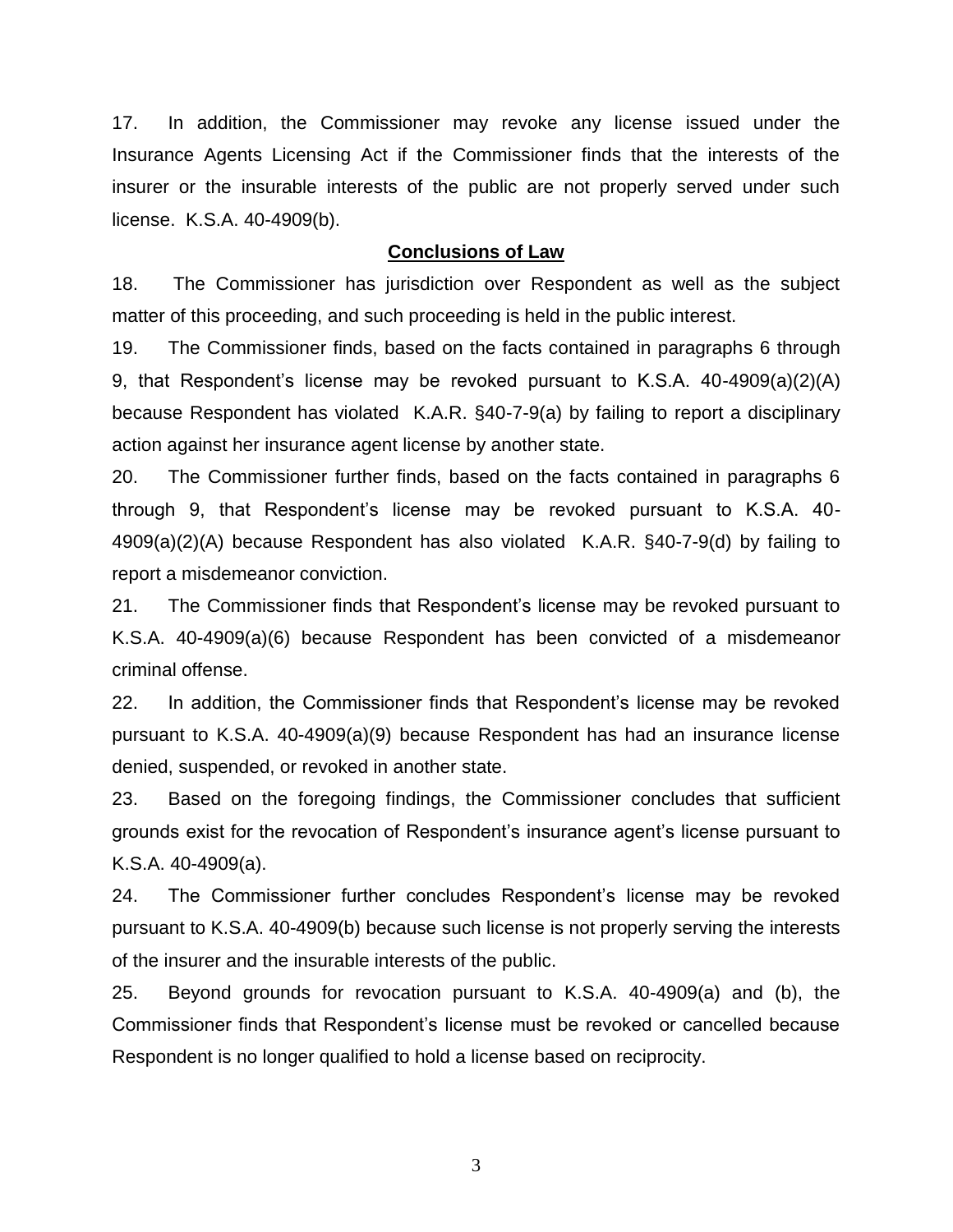26. Based on the facts and circumstances set forth herein, it appears that the use of summary proceedings in this matter is appropriate, in accordance with the provisions set forth in K.S.A. 77-537(a), in that the use of summary proceedings does not violate any provision of the law, the protection of the public interest does not require the KID to give notice and opportunity to participate to persons other than Respondent, and after investigation, KID believes in good faith that the allegations will be supported to the applicable standard of proof.

### **Policy to be Served**

27. Before issuing an insurance agent license, the Commissioner must determine that the applicant is qualified and has not committed any act that would be grounds for denial, suspension, or revocation. K.S.A. 40-4905(b). Further, the Commissioner may revoke any license issued under the Insurance Agents Licensing Act if the Commissioner finds that the interests of the insurer or the insurable interests of the public are not properly served under the license. The following action is appropriate to promote the security and integrity of the insurance business and protect insurance consumers by licensing, or continuing to license, persons or entities to sell, solicit, or negotiate insurance in the State of Kansas only if their conduct indicates they are both qualified and trustworthy.

**IT IS THEREFORE ORDERED BY THE COMMISSIONER OF INSURANCE THAT** the Kansas nonresident insurance agent's license of **KATIE MORENO OLIVERI** is hereby **REVOKED. It is further ordered,** that **KATIE MORENO OLIVERI** shall **CEASE and DESIST** from the sale, solicitation, or negotiation of insurance, doing any act toward the sale, solicitation, or negotiation of insurance, and/or receiving compensation deriving from the sale, solicitation, or negotiation of insurance in Kansas or on Kansas risks through business conducted on and after the effective date of this order.

**It is further ordered**, pursuant to KSA 77-415(b)(2)(A), that this order is designated by KID as precedent

# **IT IS SO ORDERED THIS \_\_27th\_\_ DAY OF MARCH 2012, IN THE CITY OF TOPEKA, COUNTY OF SHAWNEE, STATE OF KANSAS.**

4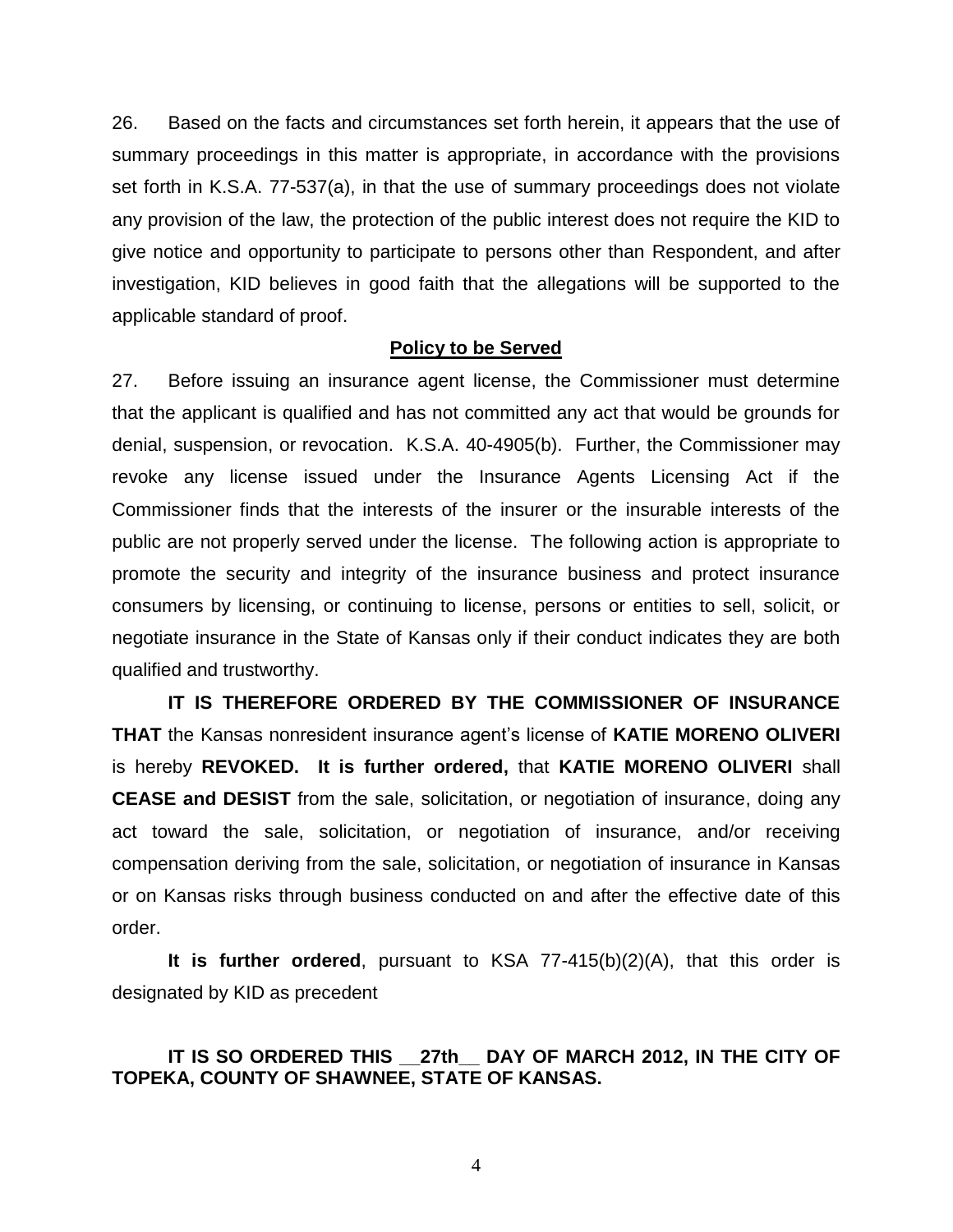

\_/s/ Sandy Praeger\_\_\_\_\_\_\_\_\_\_\_\_\_\_\_\_ Sandy Praeger Commissioner of Insurance

BY:

\_/s/ Zachary J.C. Anshutz\_\_\_\_\_\_\_\_\_\_\_ Zachary J.C. Anshutz General Counsel

# **NOTICE OF RIGHTS TO HEARING AND REVIEW**

**Within fifteen (15) days of the date of service of this Summary Order, Respondent** may submit a written request for a hearing pursuant to K.S.A. 77-537 and K.S.A. 77-542. Any request for a hearing should be addressed to the following:

Zachary J.C. Anshutz, General Counsel Kansas Insurance Department 420 S.W. 9<sup>th</sup> Street Topeka, Kansas 66612

If a hearing is requested, the Kansas Insurance Department will serve notice of the time and place of the hearing and information on procedures, right of representation, and other rights of parties relating to the conduct of the hearing.

**If a hearing is not requested in the time and manner stated above, this Summary Order shall become effective as a Final Order upon the expiration of time for requesting a hearing.** In the event Respondent files a Petition for Judicial Review, pursuant to K.S.A. 77-613(e), the agency officer to be served on behalf of the Kansas Insurance Department is

Zachary J.C. Anshutz, General Counsel Kansas Insurance Department 420 S.W.  $9<sup>th</sup>$  Street Topeka, Kansas 66612